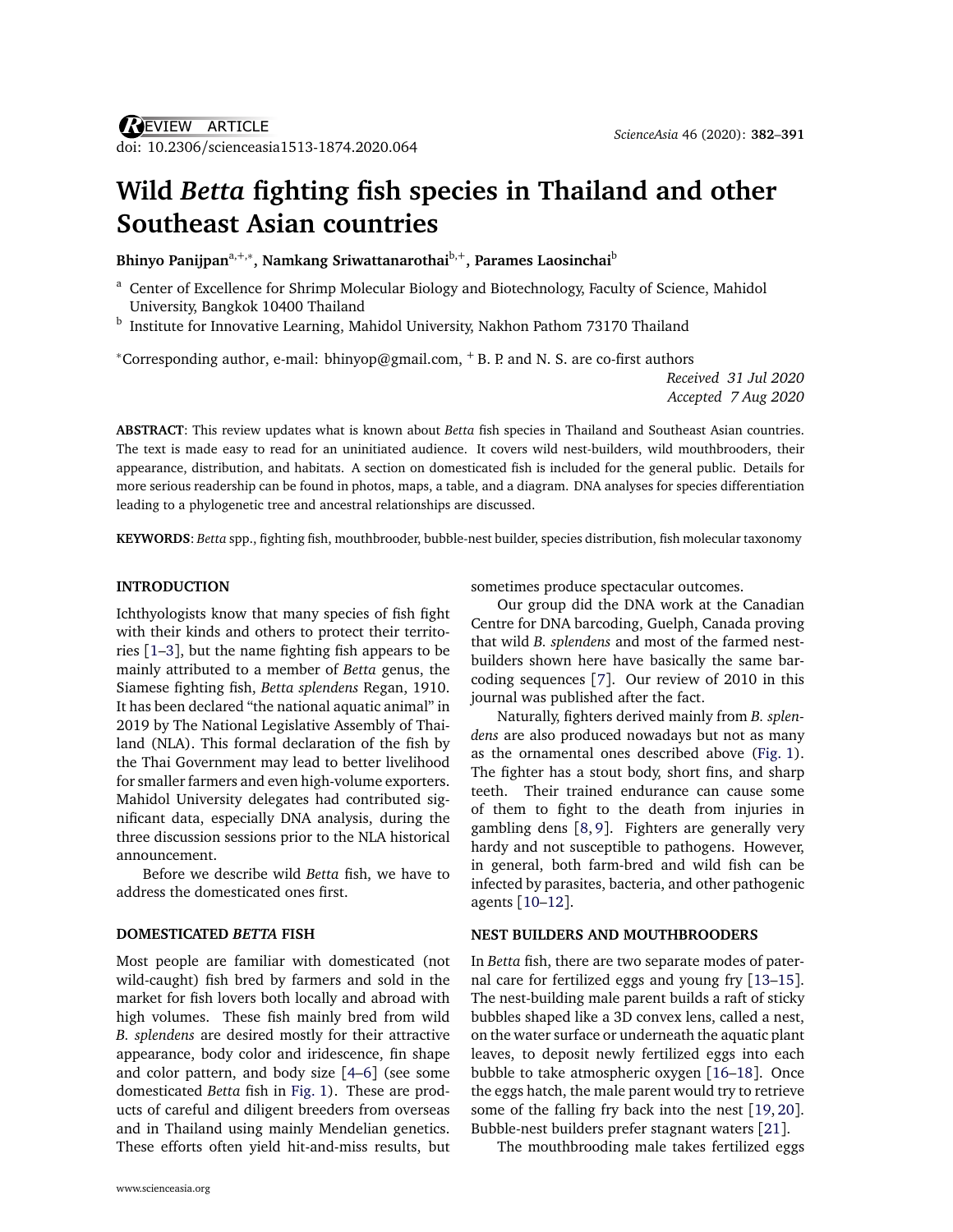<span id="page-1-0"></span>

**Fig. 1** Examples of domesticated *Betta splendens* sold in the market nowadays: (A) tricolor crown-tail fish possibly emblematic of flags of Thailand, France, the Netherlands etc.; (B) butterfly halfmoon; (C) veil tail or Pla Kat Jeen; (D) giant *Betta* (Jumbo); (E) Dumbo short fin; (F) fighter or Pla Kat Mor. The pictures are not of the same scale.

to incubate in the mouth until the hatching stage. Even then, the male parent still keeps their young fry in the mouth for a while before releasing them to swim freely. Brooders prefer running waters, e.g. near waterfalls [[22,](#page-8-16) [23](#page-8-17)]. The male nester parent uses the mouth to retrieve fertilized eggs and young hatchlings when it feels danger [[17](#page-8-18)]. They both thus use their mouths in caring for their offspring. As can be seen later, they can evolve from one paternal care type to the other [[15,](#page-8-10) [24](#page-8-19)].

*Betta* females do not become pregnant after viewing desirable males. They simply produce more eggs that swell the ovary. Fertilization by male sperm occurs outside the female body when eggs are released.

All these freshwater *Betta* fish have a common feature that is important for their survival in water with low oxygen content [[25](#page-8-20)]: some can even survive in water with near-zero dissolved oxygen. They can gulp air to put molecular oxygen into the labyrinth organ inside the head region. Their distribution in Thailand is shown in Figs. [2](#page-2-0) and [3](#page-3-0) The nest builders occupy mainly the north and central plains, the upper south, and the west (*B. splendens*); the northeast (*B. smaragdina* Ladiges, 1972); the eastern region (*B. siamorientalis* Kowasupat, Panijpan, Ruenwongsa & Jeenthong, 2012); the upper and lower southern peninsular Thailand (*B. imbellis* Ladiges, 1975); and the west of Bangkok, Samut Sakhon Province, and Samut Prakan Province (*B. mahachaiensis* Kowasupat, Panijpan, Ruenwongsa & Sriwattanarothai, 2012) [[21–](#page-8-15)[23,](#page-8-17) [26–](#page-8-21)[29](#page-8-22)]. Recently, large populations of *B. smaragdina* were unexpectedly found in the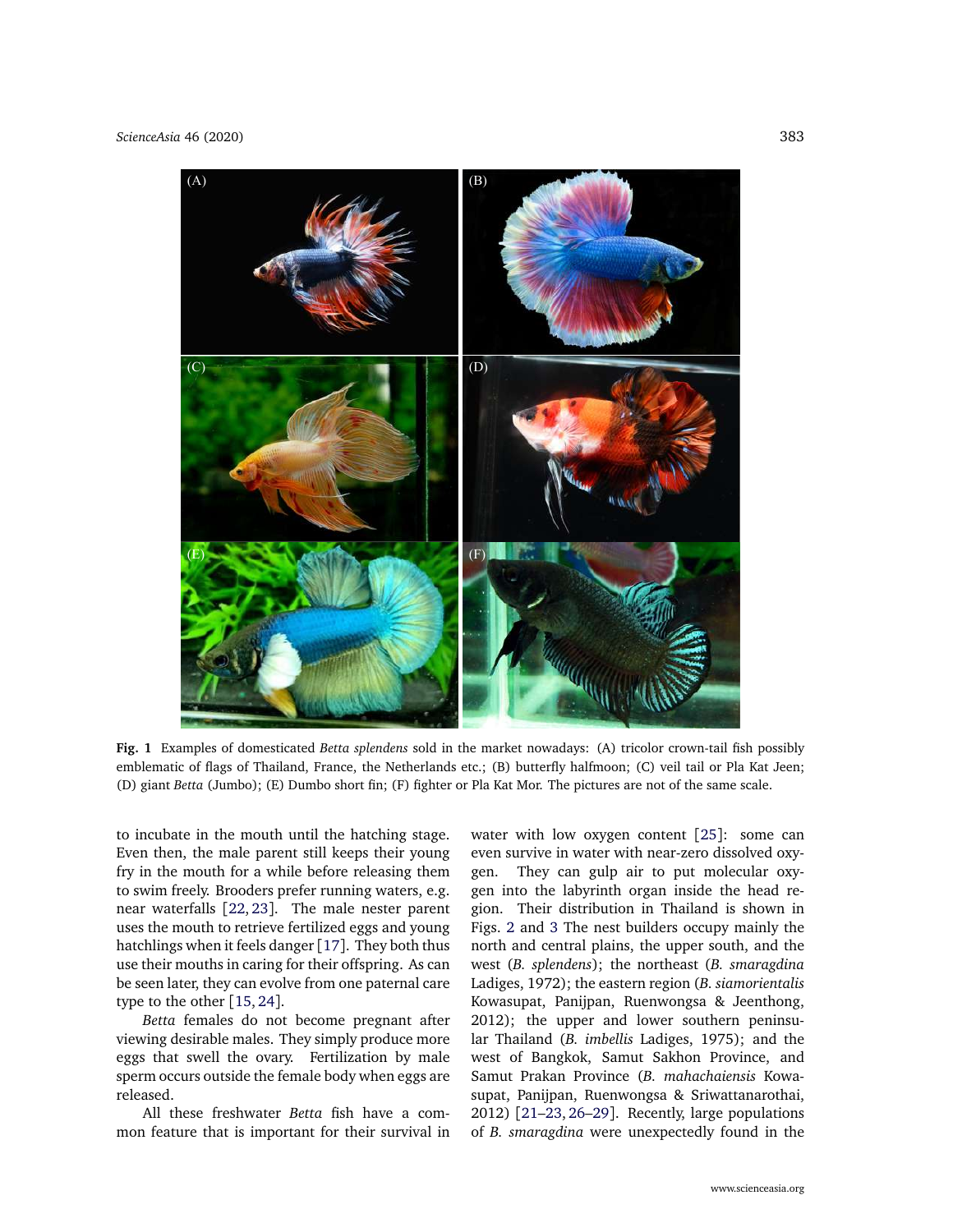384 *[ScienceAsia](http://www.scienceasia.org/)* 46 (2020)

<span id="page-2-0"></span>

**Fig. 2** Distribution of selected nest-building *Betta* species in Thailand and neighboring countries.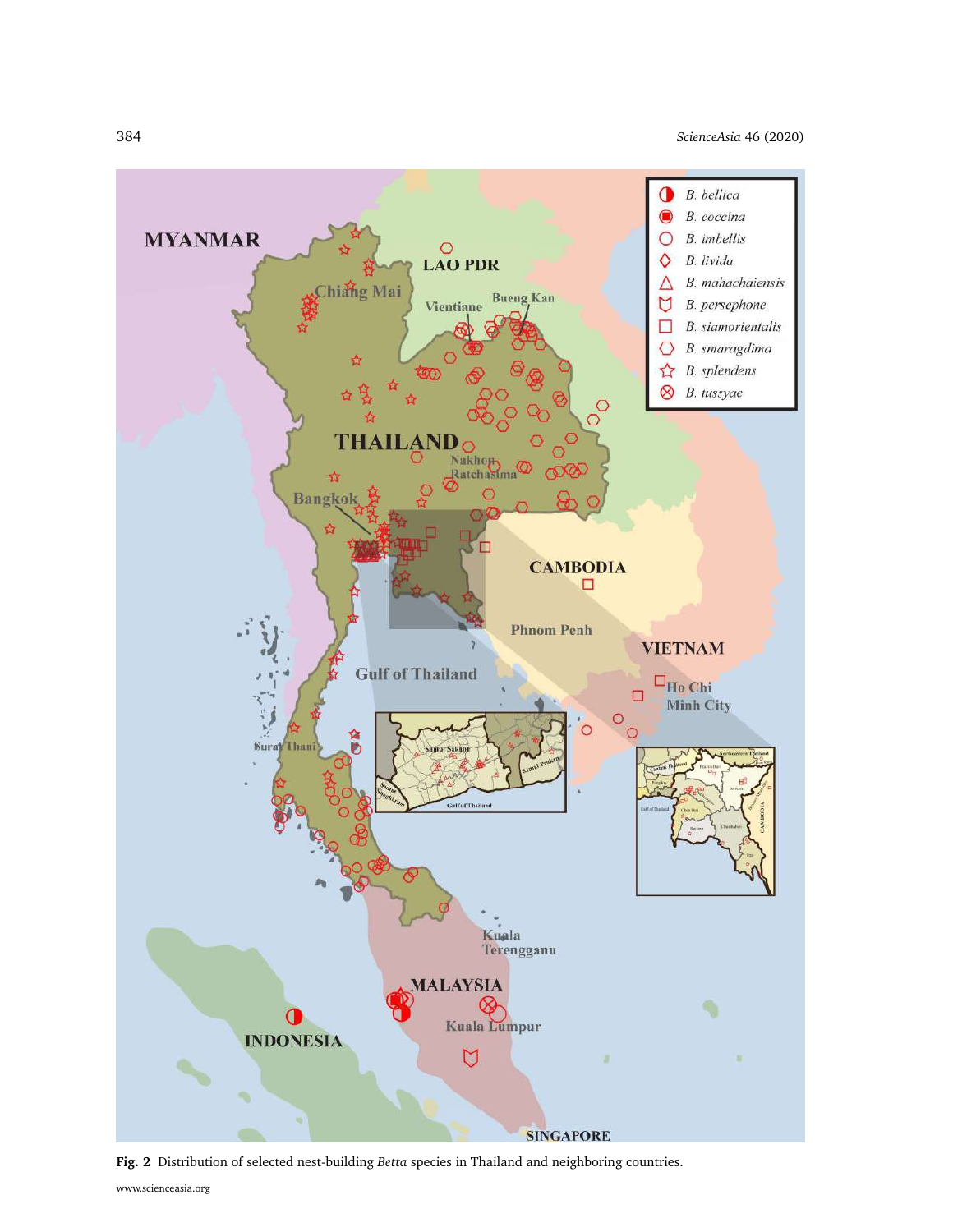<span id="page-3-0"></span>

**Fig. 3** Distribution of selected wild mouthbrooding *Betta* species in Thailand and other ASEAN countries. No brooders are found at latitudes above 14.5 degrees north. Wild nesters are also found in Eastern Malaysia and Kalimantan part of the Borneo Island.

south region of Kanchanaburi Province [[30](#page-9-0)].

The brooders are mainly found in the lower southern peninsular Thailand provinces [\(Fig. 3\)](#page-3-0), including big islands, e.g. Samui and Pa Ngan [[22,](#page-8-16) [29,](#page-8-22) [31](#page-9-1)]. These fish are found in streams with running water originating from waterfalls, which can be quite a distance away. Incidentally, Thailand has endemic species of the *Betta* genus, namely the brooders *B. simplex* Kottelat, 1994, *B. pallida* Schindler & Schmidt, 2004, and *B. prima* Kottelat, 1994, and the nest-builder *B. mahachaiensis*. *Betta prima* is found in the eastern region of Thailand. *B. simplex* and *B. mahachaiensis* are subjected to high-volume exports that will push them further into the critically endangered species list [[27,](#page-8-23) [32,](#page-9-2) [33](#page-9-3)].

### **WILD** *BETTA* **FISH IN THAILAND**

Five wild-type nest-building fish in Thailand are very colorful when they, especially males, display their full aggressive posture or stage courtship displays [[8,](#page-8-5) [34–](#page-9-4)[36](#page-9-5)]. The body turns dark, fins are unfurled, and colors and color patterns of fins intensify. With the naked eye, some of their external body features of five nest-building *Betta* in Thailand that are sufficient for differentiating them from one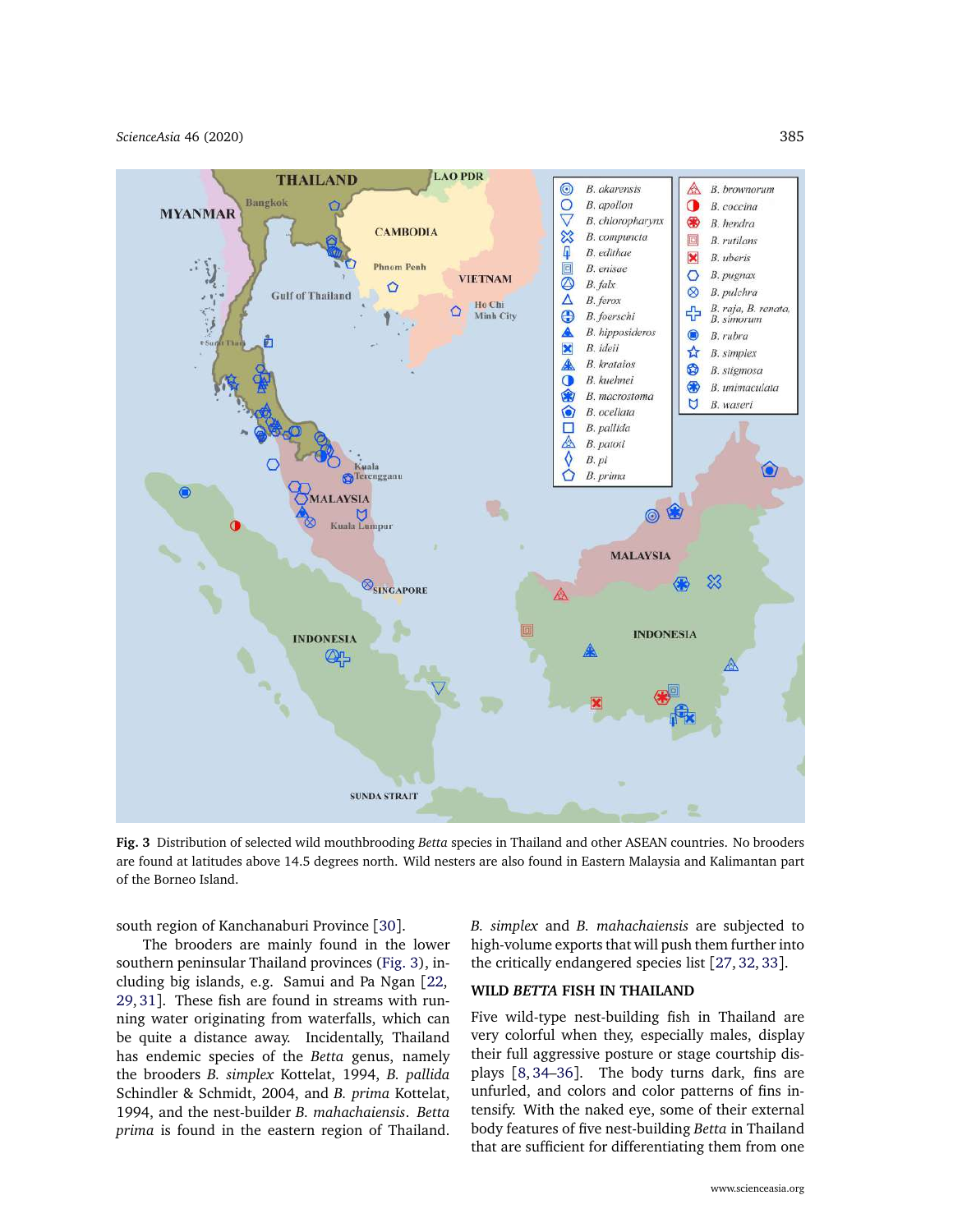| Betta species                | B. splendens                                                                                                                         | B. <i>imbellis</i>                                                                                                                                                                           | B. siamorientalis                                                                                                                                                                             | B. mahachaiensis                                                                                                                            | B. smaragdina                                                                                                                                        |
|------------------------------|--------------------------------------------------------------------------------------------------------------------------------------|----------------------------------------------------------------------------------------------------------------------------------------------------------------------------------------------|-----------------------------------------------------------------------------------------------------------------------------------------------------------------------------------------------|---------------------------------------------------------------------------------------------------------------------------------------------|------------------------------------------------------------------------------------------------------------------------------------------------------|
| Opercle                      | Two parallel vertical<br>red bars                                                                                                    | Two parallel vertical<br>iridescent bluish-<br>green bars                                                                                                                                    | Two parallel vertical<br>red bars                                                                                                                                                             | Two to three parallel<br>vertical iridescent<br>bluish-green bars                                                                           | Multiple iridescent<br>yellowish-green to<br>bluish-green plates<br>or scales                                                                        |
| Caudal fin                   | -Bluish-green strips<br>fanning out from<br>caudal peduncle<br>toward posterior<br>- No black dot<br>$-$ At least 50% of<br>red area | -Bluish-green strips<br>fanning out from<br>caudal peduncle<br>toward posterior<br>- No black dot<br>$-$ Less than 20% of<br>red area<br>-With distal red<br>crescent and thin<br>black edge | – Bluish-green strips<br>fanning out from<br>caudal peduncle<br>toward posterior<br>- No black dot<br>$-Less$ than 20% of<br>red area<br>– With distal red<br>crescent and thin<br>black edge | -Dark strips fanning<br>out from caudal pe-<br>duncle toward poste-<br>rior with bifurcation<br>-Presence of black<br>dots flanking stripes | -Dark strips fanning<br>out from caudal pe-<br>duncle toward poste-<br>rior with bifurcation<br>-Presence of black<br>dots flanking stripes          |
| Anal fin                     | At least 40% of red<br>area                                                                                                          | About 5% of red at<br>distal tip                                                                                                                                                             | distal tip                                                                                                                                                                                    | About 5% of red at -Absence of red area<br>-Blue interradial area                                                                           | - Absence of red area<br>-Blue interradial area                                                                                                      |
| Pelvic fin                   | Red-brown to black<br>and red from<br>proximal pelvic fin<br>base to the white tip                                                   | Red-brown to black<br>and red from<br>proximal pelvic fin<br>base to the white tip                                                                                                           | Red-brown to black<br>and red from proxi-<br>mal pelvic fin base to<br>the white tip                                                                                                          | Brown to black with<br>iridescent green to<br>bluish-green front<br>margin and white tip                                                    | Brown to black and<br>red from proximal<br>pelvic fin base to the<br>white tip (some<br>populations having<br>green to bluish-green<br>front margin) |
| Body scale and<br>background | -Scale iridescence<br>not prominent<br>-Body background<br>dark brown                                                                | - Scale iridescence<br>prominent<br>-Body background<br>dark brown                                                                                                                           | - Scale iridescence<br>prominent<br>– Body background<br>black                                                                                                                                | -Scale iridescence<br>very prominent<br>-Body background<br>black                                                                           | - Scale iridescence<br>prominent<br>– Body background<br>dark brown                                                                                  |

<span id="page-4-0"></span>**Table 1** Comparative table showing, as seen through the naked eye, some external characters of five wild nest-building *Betta* species of Thailand that sufficiently differentiate one species from another.

another are included in [Table 1](#page-4-0) and [Fig. 4.](#page-5-0) Although our DNA analyses have found no natural hybrids, farm-bred hybrids of these nest-builders are possible. They have the same number of chromosomes  $(2n = 42)$  with identical karyotype [37-[39](#page-9-7)], our unpublished results.

The total lengths of *B. splendens*, *B. mahachaiensis*, and a typical *B. smaragdina* are very similar (3.7–4 cm), whereas those of *B. imbellis* and *B. siamorientalis* are also similar, but shorter (2.7–3 cm) than the other three above [[13,](#page-8-9) [26](#page-8-21)]. The farm-bred ones may become longer eventually.

The bodies and fins of mouthbrooders are usually dull in color, mostly brown with darker stripes, making it difficult for the untrained eye to distinguish one species from another [[23](#page-8-17)]. One exception is *B. simplex*, which has a beautiful pattern on its anal fin and caudal fin [\(Fig. 5\)](#page-6-0).

#### **WILD** *BETTA* **FISH IN OTHER ASEAN COUNTRIES**

Thailand is not the only country harboring the wild *Betta* fish species. Cambodia, Lao PDR, Vietnam, east and west Malaysia, and Indonesia islands, especially Borneo, also have native wild species [[23,](#page-8-17) [29](#page-8-22)]. There are no reports of wild fish of this genus in Myanmar and the Philippines. In fact, outside of the

ASEAN countries mentioned above, no wild *Betta* fish are found. China has no native wild *Betta* fish. Pla Kat Jeen (China fighting fish) is called that because their fins are longer than usual, making them appear like Chinese opera characters wearing long loose clothing.

The upper peninsular Malaysia provinces share common species of both types of paternal care with those in lower peninsular Thailand (Figs. [2](#page-2-0) and [3\)](#page-3-0). Cambodia, Lao PDR, and Vietnam have *Betta* nestbuilding fish; some are common to those of Thailand [[29](#page-8-22)]. Surprisingly, estuarial south Vietnam has *B. imbellis* identical with those of southern peninsular Thailand and Malaysia. As mentioned above, eastern coastal Thailand has a wild mouth brooder species, *B. prima*, living along mountain streams (running water), whereas similar-looking wild mouthbrooders in south Vietnam live in paddy fields (stagnant water) [\(Fig. 3\)](#page-3-0).

Wild *Betta* species in Southeast Asia occupy a variety of habitats: from fresh to brackish; from alkaline to acidic; from transparent to translucent; and even dark brown waters of the peat swamp [[23,](#page-8-17) [29](#page-8-22)]. Not all *Betta* species are small. Some wild *Betta* are quite large. For example, the brooder *B. pi* Tan, 1998's total length is about 12–14 cm and that of the nester *B. bellica* Sauvage,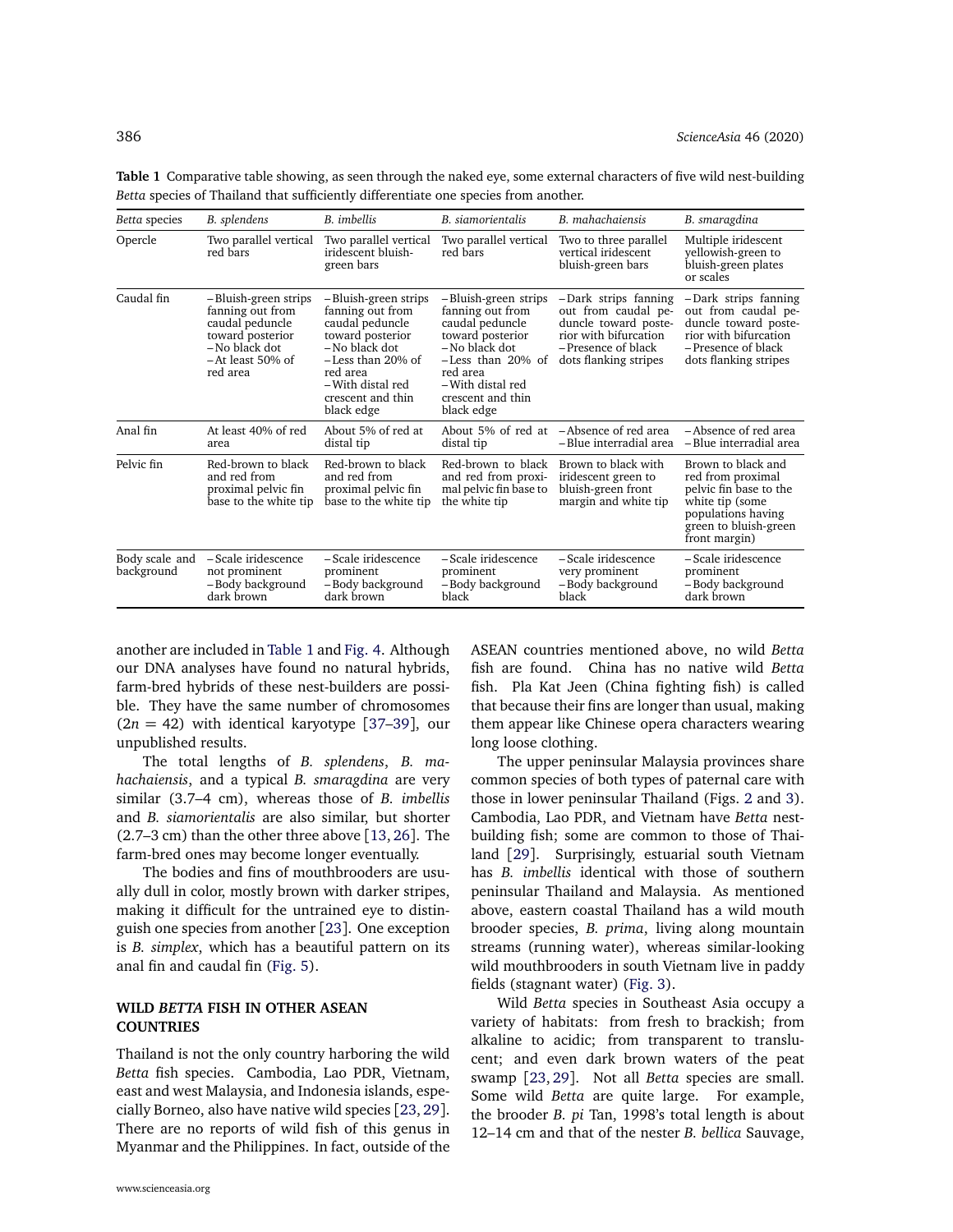<span id="page-5-0"></span>

**Fig. 4** Photos of the five fully-grown and fully-aggressive male nest-builders in Thailand: (A) *B. mahachaiensis*; (B) *B. smaragdina*; (C) *B. siamorientalis*; (D) *B. imbellis*; (E) *B. splendens*; (F) a modified photo of the wild-caught *Betta* from Nakhon Si Thammarat Province mistaken for *B. splendens* in a publication by its authors [[35](#page-9-8)].

1884 is about 7–8 cm. Some fish from Borneo can be quite colorful, e.g. *B. albimarginata* Kottelat & Ng, 1994 (mouthbrooder), *B. macrostoma* Regan, 1910 (mouthbrooder), *B. rubra* Perugia, 1893 (mouthbrooder), and *B. coccina* Vierke, 1979 (nestbuilder).

Geological evidence shows that in the last Ice Age, about 20 000 years ago, the Gulf of Thailand was dry [[40](#page-9-9)]. *Betta* fish might have been spreading and evolving among Southeast Asian countries, namely Thailand, Vietnam, Malaysia, and Indonesia, through freshwater rivers running along the Gulf of Thailand, the Sunda Strait, and Borneo [[24](#page-8-19)].

# **ROLE OF SHORT PIECES OF MITOCHONDRIAL AND NUCLEAR DNA IN DIFFERENTIATING** *BETTA* **SPECIES**

Up to now, most taxonomic works on *Betta* fish have been based on morphological criteria in grouping them accordingly. Past attempts using random amplified polymorphic DNA (RAPD) analysis have not been satisfactory [41].

Our group started using a more sophisticated mitochondrial DNA barcoding (based on cytochrome *c* oxidase subunit I, COI) and 16S ribosomal DNA (16S rDNA), together with the nuclear gene ITS1 (ribosomal internal transcribed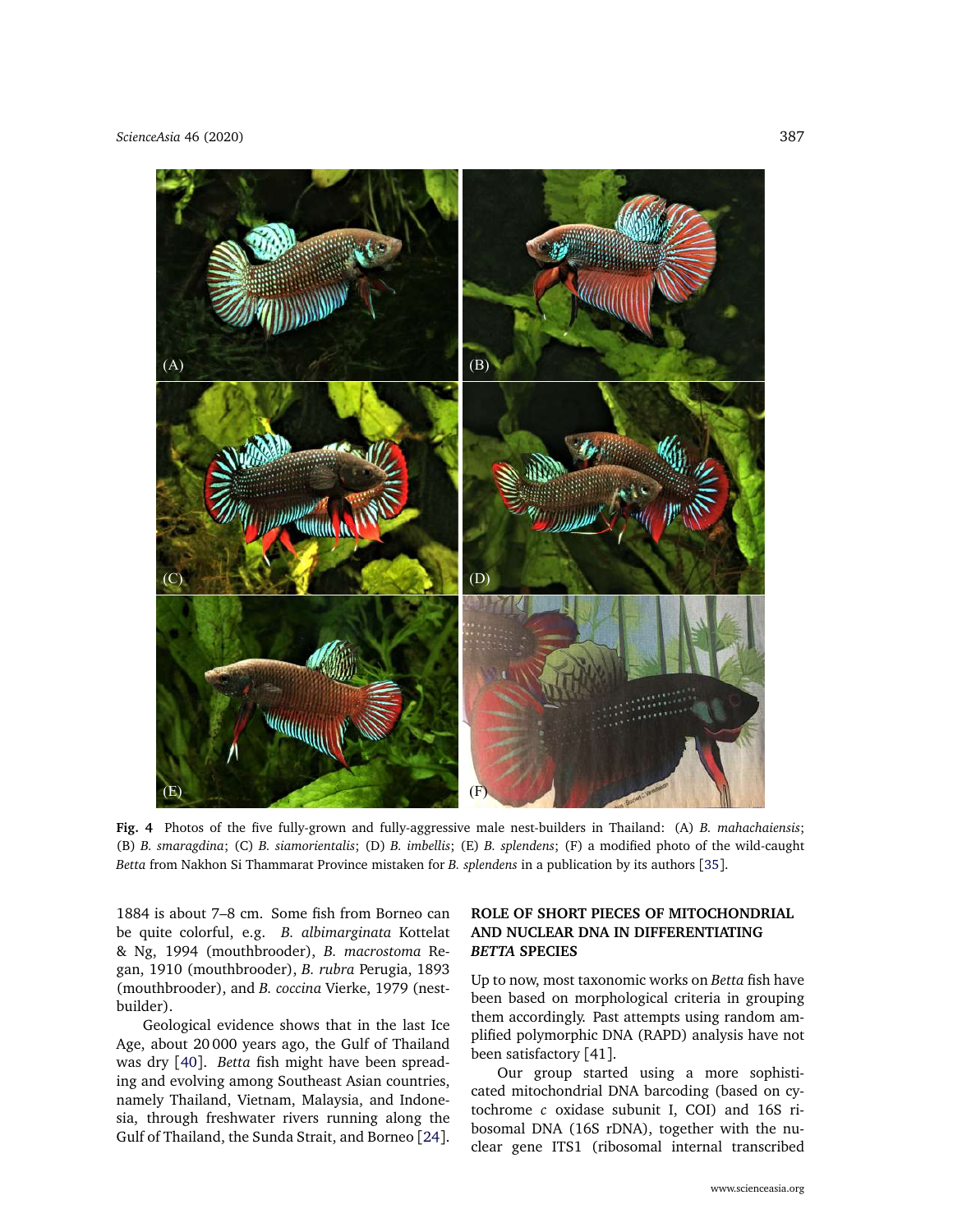<span id="page-6-0"></span>

**Fig. 5** Photos of the four fully-grown and fully-aggressive male mouthbrooders in Thailand: (A) *B. apollon*; (B) *B. ferox*; (C) *B. prima*; (D) *B. simplex*.

spacer 1), to successfully identify *B. mahachaiensis* and *B. siamorientalis* (both nest builders of Thailand) as new species [[7,](#page-8-4) [26,](#page-8-21) [27](#page-8-23)]. Another application is using DNA analyses to put the fish in their groupings, which turn out to correspond very well with those for fish of similar appearances of both types as shown in [Fig. 6.](#page-7-0) Moreover, our DNA analyses show that eastern Thailand *B. prima* is identical with *B. pallida*, and the same for southern brooders *B. apollon* Schindler & Schmidt, 2006 and *B. ferox* Schindler & Schmidt, 2006 [[31](#page-9-1)]. The number of valid *Betta* species is not definite because a few brooder pairs with different species names are suspected to be the same by evidence based on DNA analysis (*B. pallida* vs *B. prima* and *B. apollon* vs *B. ferox*) as well as their dubious morphological differences (*B. rubra* vs *B. dennisyongi* Tan, 2013). By the way, *B. dennisyongi* and *B. omega* Tan & Ahmad, 2018 (both brooders) are two latest additions to the previous list of species [[42,](#page-9-10) [43](#page-9-11)].

### **MOLECULAR ANCESTRAL RELATIONSHIP**

Another result of working with mitochondrial COI is that we reconstructed ancestral relationships among the nest-builders and brooders whose COI sequences were available for analysis. One interesting finding is that *Betta* fish could switch from one

type of paternal care to the other [\(Fig. 6\)](#page-7-0) [[15,](#page-8-10) [24](#page-8-19)]. Another finding is that some species differentiation, especially that for the *B. smaragdinas* in the northeast of Thailand, corresponds to the timeline of geographical shifts of terrains. The estimated timeline for the northeastern "speciation" coincides well with the eastward tilt of the northeastern plateau causing the Chi and Mun rivers to flow eastward, opposite to their previous direction [[44](#page-9-12)]. Two important basins (Korat and Sakon Nakhon) were likely created by this geobiological event.

#### **FUTURE RESEARCH**

After more than a decade researching *Betta* fish, we wish to suggest two research venues to exploit DNA technology to enhance the beauty and reduce aggressive behavior. Complete mitochondrial genome sequences of the bubble-nesters (*B. splendens* and *B. mahachaiensis*) and the mouthbrooders (*B. apollon*, *B. pi*, and *B. simplex*) have now been published [[45](#page-9-13)[–48](#page-9-14)].

(A) Exploiting molecular techniques to produce fish with desirable traits for fish lovers, for example fish pigment distribution on the body, fin shape, and body size [[49–](#page-9-15)[52](#page-9-16)], with more precise outcomes, unlike the present practice of hit-and-miss Mendelian genetics.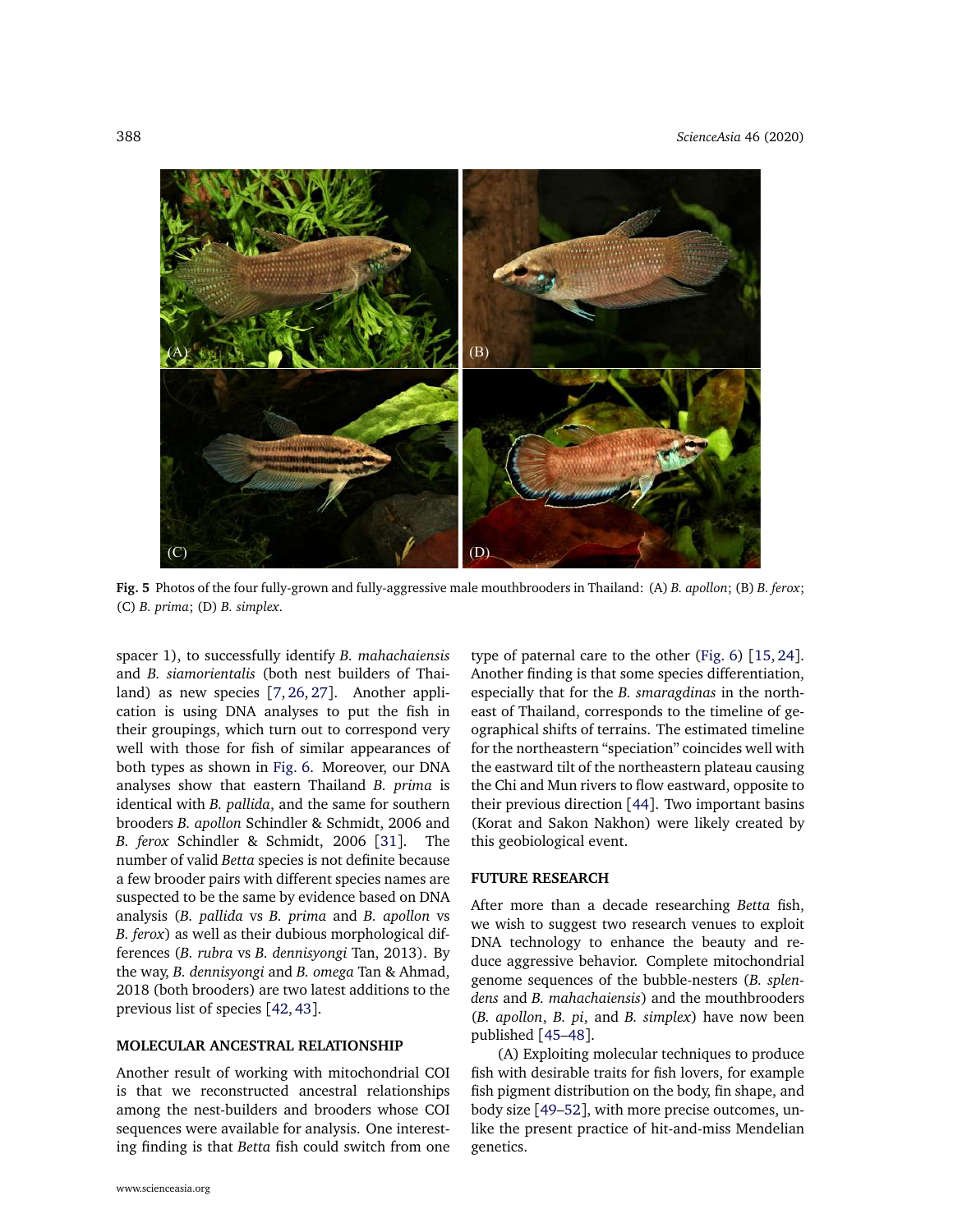<span id="page-7-0"></span>

**Fig. 6** The phylogenetic tree of selected *Betta* fishes reconstructed from their COI sequences. Reds indicate nest-building parental-care type while blues signify mouthbrooding one. Estimated speciation times can be read from the scale at the bottom. The numbers at some speciation nodes indicate the probabilities that the corresponding groupings are correct while those without any number are practically certain.

(B) Pinpoint *Betta* genes that are responsible for their aggressiveness with the aim of eventually reducing aggressive tendencies without affecting their essential behaviors such as courtship. Normally a litter of fish growing up together does no fight; they have their pecking orders. Nonetheless, fish from various sources will fight when put in the same tank. This kind of work may lead to suppressing aggressive tendencies in other animals including humans. Researchers have found hormones and neurotransmitters in fish that correspond to those found in higher animals [[53,](#page-9-17) [54](#page-9-18)]. Perhaps exploiting CRISPR technology may help.

We have observed different degrees of aggressiveness among domesticated *Betta* fish populations, long-finned and short-finned alike. Perhaps these can be used to study genes responsible for differential aggressive behavior.

## **RESOURCES FOR POPULAR EASY-TO-READ INFORMATION**

1. International *Betta* Congress (IBC) website, [www.](www.ibcbettas.org) [ibcbettas.org;](www.ibcbettas.org) 2. Horst Linke's Book [[22](#page-8-16)]; 3. *Betta* handbook [[6](#page-8-3)]; 4. Thai website "Taiwod", [www.](www.taiwod.com) [taiwod.com.](www.taiwod.com)

*Acknowledgements*: We are indebted to two special persons who played crucial roles in getting us started on fish research: Mr. Atison Phumchoosri and Mr. Horst Linke. They introduced us to the problem of the Mahachai fish and to the barcoding group in Canada. We are grateful to Ms. Sirinut Chimplee (farmed fish) and Mr. Horst Linke (wild fish) for their permission in using their photographs. Fish are named by the authors of the photographs. Thanks are also due to Ms. Jiraporn Thanpaew for the maps.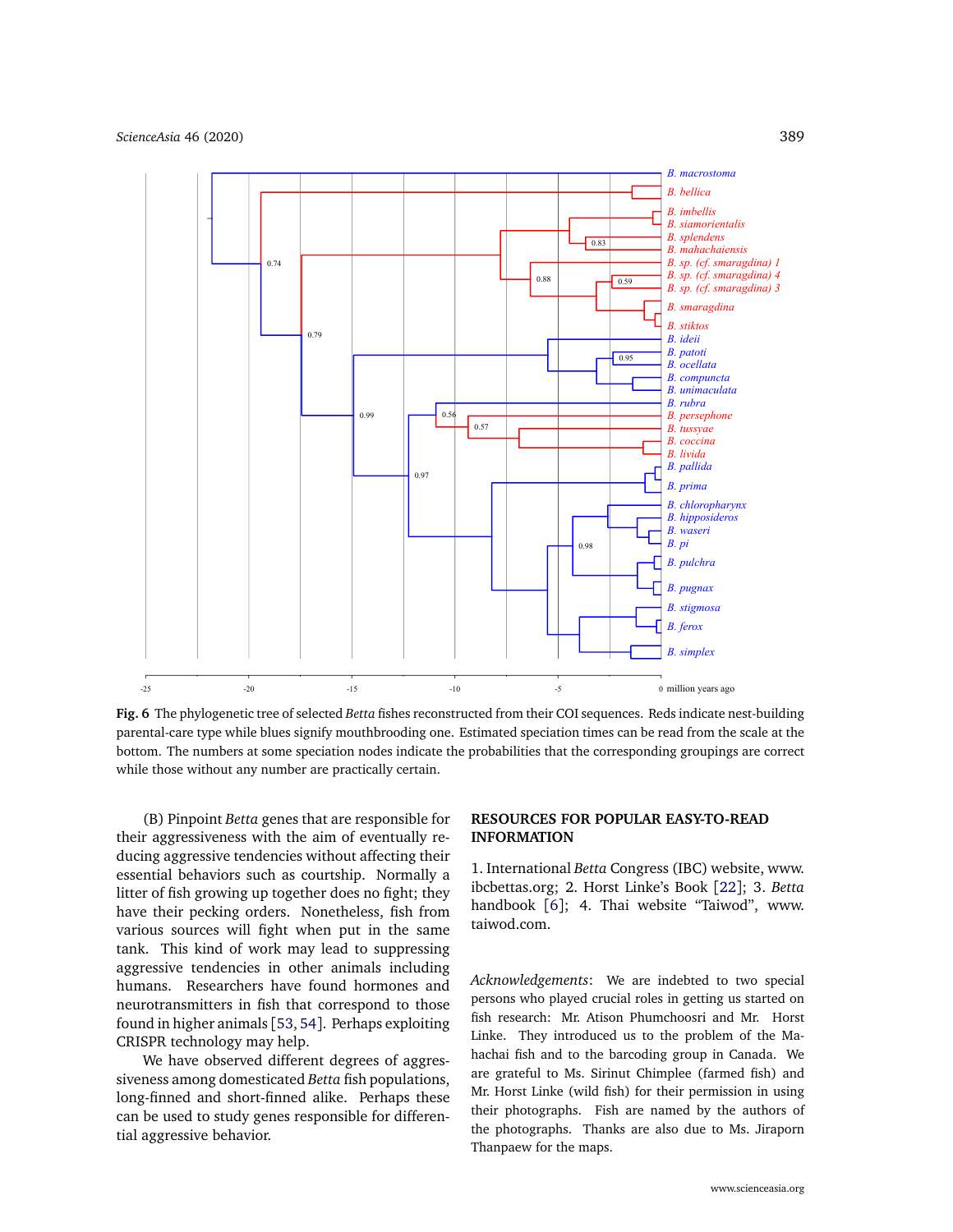### **REFERENCES**

- <span id="page-8-0"></span>1. Miller RJ, Miller HC (1969) Studies on agonistic behavior of anabantoid fishes. *Proc Okla Acad Sci* **49**, 60–85.
- 2. [Meliska CJ, Meliska JA, Peeke HVS \(1980\) Threat](http://dx.doi.org/10.1016/S0163-1047(80)91842-7) [displays and combat aggression in](http://dx.doi.org/10.1016/S0163-1047(80)91842-7) *Betta splendens* [following visual exposure to conspecifics and one](http://dx.doi.org/10.1016/S0163-1047(80)91842-7)way mirrors. *[Behav Neural Biol](http://dx.doi.org/10.1016/S0163-1047(80)91842-7)* **28**, 473–486.
- <span id="page-8-1"></span>3. [Tooker CP, Miller RJ \(1980\) The ontogeny of ago](http://dx.doi.org/10.1016/S0003-3472(80)80086-8)[nistic behaviour in the blue gourami,](http://dx.doi.org/10.1016/S0003-3472(80)80086-8) *Trichogaster trichopterus* [\(Pisces, Anabantoidei\).](http://dx.doi.org/10.1016/S0003-3472(80)80086-8) *Anim Behav* **28**, [973–988.](http://dx.doi.org/10.1016/S0003-3472(80)80086-8)
- <span id="page-8-2"></span>4. Na Ayudhya P (2001) *Secret Recipes for Raising and Propagating Siamese Fighting Fish*, Naew Kasetagum Publishers, Bangkok. [in Thai]
- 5. [Tlusty M \(2002\) The benefits and risks of aquacul](http://dx.doi.org/10.1016/S0044-8486(01)00683-4)[tural production for the aquarium trade.](http://dx.doi.org/10.1016/S0044-8486(01)00683-4) *Aquaculture* **205**[, 203–219.](http://dx.doi.org/10.1016/S0044-8486(01)00683-4)
- <span id="page-8-3"></span>6. Goldstein RJ (2015) *The Betta Handbook*, Barron's, Hauppauge.
- <span id="page-8-4"></span>7. [Sriwattanarothai N, Steinke D, Ruenwongsa P, Han](http://dx.doi.org/10.1111/j.1095-8649.2010.02715.x)[ner R, Panijpan B \(2010\) Molecular and morpho](http://dx.doi.org/10.1111/j.1095-8649.2010.02715.x)[logical evidence supports the species status of the](http://dx.doi.org/10.1111/j.1095-8649.2010.02715.x) Mahachai fighter *Betta* [sp. Mahachai and reveals](http://dx.doi.org/10.1111/j.1095-8649.2010.02715.x) new species of *Betta* [from Thailand.](http://dx.doi.org/10.1111/j.1095-8649.2010.02715.x) *J Fish Biol* **77**, [414–424.](http://dx.doi.org/10.1111/j.1095-8649.2010.02715.x)
- <span id="page-8-5"></span>8. [Simpson MJA \(1968\) The display of the Siamese](http://dx.doi.org/10.1016/S0066-1856(68)80001-9) fighting fish, *Betta splendens*. *[Anim Behav Monogr](http://dx.doi.org/10.1016/S0066-1856(68)80001-9)* **1**, [1–73.](http://dx.doi.org/10.1016/S0066-1856(68)80001-9)
- <span id="page-8-6"></span>9. [Verbeek P, Iwamoto T, Murakami N \(2008\) Variable](http://dx.doi.org/10.1016/j.physbeh.2007.08.008) [stress-responsiveness in wild type and domesticated](http://dx.doi.org/10.1016/j.physbeh.2007.08.008) fighting fish. *[Physiol Behav](http://dx.doi.org/10.1016/j.physbeh.2007.08.008)* **93**, 83–88.
- <span id="page-8-7"></span>10. [Puttinaowarat S, Thompson KD, Kolk A, Adams](http://dx.doi.org/10.1046/j.1365-2761.2002.00363.x) [A \(2002\) Identification of](http://dx.doi.org/10.1046/j.1365-2761.2002.00363.x) *Mycobacterium* spp. iso[lated from snakehead,](http://dx.doi.org/10.1046/j.1365-2761.2002.00363.x) *Channa striata* (Fowler), and [Siamese fighting fish,](http://dx.doi.org/10.1046/j.1365-2761.2002.00363.x) *Betta splendens* (Regan), us[ing polymerase chain reaction-reverse cross blot hy](http://dx.doi.org/10.1046/j.1365-2761.2002.00363.x)[bridization \(PCR-RCBH\).](http://dx.doi.org/10.1046/j.1365-2761.2002.00363.x) *J Fish Dis* **25**, 235–243.
- 11. [Senapin S, Phiwsaiya K, Laosinchai P, Kowasupat C,](http://dx.doi.org/10.1645/13-285.1) [Ruenwongsa P, Panijpan B \(2014\) Phylogenetic anal](http://dx.doi.org/10.1645/13-285.1)[ysis of parasitic trematodes of the genus](http://dx.doi.org/10.1645/13-285.1) *Euclinostomum* found in *Trichopsis* and *Betta fish*. *[J Parasitol](http://dx.doi.org/10.1645/13-285.1)* **100**[, 368–371.](http://dx.doi.org/10.1645/13-285.1)
- <span id="page-8-8"></span>12. [Dong HT, Senapin S, Phiwsaiya K, Panijpan B \(2018\)](http://dx.doi.org/10.1016/j.micpath.2018.06.005) [Histopathology and culturable bacteria associated](http://dx.doi.org/10.1016/j.micpath.2018.06.005) [with "big belly" and "skin nodules" syndromes in](http://dx.doi.org/10.1016/j.micpath.2018.06.005) [ornamental Siamese fighting fish,](http://dx.doi.org/10.1016/j.micpath.2018.06.005) *Betta splendens*. *[Microb Pathog](http://dx.doi.org/10.1016/j.micpath.2018.06.005)* **122**, 46–52.
- <span id="page-8-9"></span>13. Witte K, Schmidt J (1992) *Betta brownorum*, a new species of anabantoids (Teleostei; Belontiidae) from northwestern Borneo, with a key to the genus. *Ichthyol Explor Freshw* **2**, 305–330.
- 14. Britz R (2001) The genus *Betta*-monophyly and intrarelationships, with remarks on the subfamilies Macropodinae and Luciocephalinae (Teleostei: Osphronemidae). *Ichthyol Explor Freshw* **12**, 305–318.
- <span id="page-8-10"></span>15. [Rüber L, Britz R, Zardoya R \(2006\) Molecular phylo](http://dx.doi.org/10.1080/10635150500541664)[genetics and evolutionary diversification of labyrinth](http://dx.doi.org/10.1080/10635150500541664) [fishes \(Perciformes: Anabantoidei\).](http://dx.doi.org/10.1080/10635150500541664) *Syst Biol* **55**, [374–397.](http://dx.doi.org/10.1080/10635150500541664)
- <span id="page-8-11"></span>16. Jaroensutasinee M, Jaroensutasinee K (2001) Bubble nest habitat characteristics of wild Siamese fighting fish, *Betta splendens*. *J Morphol* **60**, 103–125.
- <span id="page-8-18"></span>17. [Rüber L, Britz R, Tan HH, Ng PKL, Zardoya R \(2004\)](http://dx.doi.org/10.1111/j.0014-3820.2004.tb00413.x) [Evolution of mouthbrooding and life-history corre](http://dx.doi.org/10.1111/j.0014-3820.2004.tb00413.x)[lates in the fighting fish genus](http://dx.doi.org/10.1111/j.0014-3820.2004.tb00413.x) *Betta*. *Evolution* **58**, [799–813.](http://dx.doi.org/10.1111/j.0014-3820.2004.tb00413.x)
- <span id="page-8-12"></span>18. [Kang CK, Lee TH \(2010\) The pharyngeal organ in the](http://dx.doi.org/10.2108/zsj.27.861) [buccal cavity of the male Siamese fighting fish,](http://dx.doi.org/10.2108/zsj.27.861) *Betta splendens*[, supplies mucus for building bubble nests.](http://dx.doi.org/10.2108/zsj.27.861) *Zool Sci* **27**[, 861–866.](http://dx.doi.org/10.2108/zsj.27.861)
- <span id="page-8-13"></span>19. [Braddock JC, Braddock ZI \(1959\) The development](http://dx.doi.org/10.1016/0003-3472(59)90012-0) [of nesting behaviour in the Siamese fighting fish](http://dx.doi.org/10.1016/0003-3472(59)90012-0) *[Betta splendens](http://dx.doi.org/10.1016/0003-3472(59)90012-0)*. *Anim Behav* **7**, 222–232.
- <span id="page-8-14"></span>20. [Bronstein PM \(1982\) Breeding, paternal behavior,](http://dx.doi.org/10.3758/BF03212262) [and their interruption in](http://dx.doi.org/10.3758/BF03212262) *Betta splendens*. *Anim Learn Behav* **10**[, 145–151.](http://dx.doi.org/10.3758/BF03212262)
- <span id="page-8-15"></span>21. Lertpanich K, Aranyavalai V (2007) Species diversity, distribution and habitat characteristic of wild bubble nesting betta (*Betta* spp.) in Thailand. *KMITL Sci J* **7**, 37–42.
- <span id="page-8-16"></span>22. Linke H (2014) *Labyrinth Fish World*, Best View Fish Magazine Taiwan, Taiwan.
- <span id="page-8-17"></span>23. [Monvises A, Nuangsaeng B, Sriwattanarothai N,](http://dx.doi.org/10.2306/scienceasia1513-1874.2009.35.008) [Panijpan B \(2009\) The Siamese fighting fish: Well](http://dx.doi.org/10.2306/scienceasia1513-1874.2009.35.008)[known generally but little-known scientifically.](http://dx.doi.org/10.2306/scienceasia1513-1874.2009.35.008) *Sci Asia* **35**[, 8–16.](http://dx.doi.org/10.2306/scienceasia1513-1874.2009.35.008)
- <span id="page-8-19"></span>24. Laosinchai P, Panijpan B (2019) Phylogeography of *Betta* and *Trichopsis* (Perciformes: Osphronemidae) fighting fishes in Thailand and neighboring countries. *Thailand Nat Hist Mus J* **13**, 135–153.
- <span id="page-8-20"></span>25. [Tate M, McGoran RE, White CR, Portugal SJ \(2017\)](http://dx.doi.org/10.1111/jfb.13357) [Life in a bubble: the role of the labyrinth organ](http://dx.doi.org/10.1111/jfb.13357) [in determining territory, mating and aggressive be](http://dx.doi.org/10.1111/jfb.13357)[haviours in anabantoids.](http://dx.doi.org/10.1111/jfb.13357) *J Fish Biol* **91**, 723–749.
- <span id="page-8-21"></span>26. Kowasupat C, Panijpan B, Ruenwongsa P, Jeenthong T (2012) *Betta siamorientalis*, a new species of bubble-nest building fighting fish (Teleostei: Osphronemidae) from eastern Thailand. *Vertebr Zool* **62**, 387–397.
- <span id="page-8-23"></span>27. [Kowasupat C, Panijpan B, Ruenwongsa P, Sriwat](http://dx.doi.org/10.11646/zootaxa.3522.1.3)[tanarothai N \(2012\)](http://dx.doi.org/10.11646/zootaxa.3522.1.3) *Betta mahachaiensis*, a new [species of bubble-nesting fighting fish \(Teleostei: Os](http://dx.doi.org/10.11646/zootaxa.3522.1.3)[phronemidae\) from Samut Sakhon Province, Thai](http://dx.doi.org/10.11646/zootaxa.3522.1.3)land. *Zootaxa* **3522**[, 49–60.](http://dx.doi.org/10.11646/zootaxa.3522.1.3)
- 28. [Kowasupat C, Panijpan B, Laosinchai P, Ruenwongsa](http://dx.doi.org/10.1016/j.mgene.2013.12.004) [P, Phongdara A, Wanna W, Senapin S, Phiwsaiya](http://dx.doi.org/10.1016/j.mgene.2013.12.004) [K \(2014\) Biodiversity of the](http://dx.doi.org/10.1016/j.mgene.2013.12.004) *Betta smaragdina* [\(Teleostei: Perciformes\) in the northeast region of](http://dx.doi.org/10.1016/j.mgene.2013.12.004) [Thailand as determined by mitochondrial COI and](http://dx.doi.org/10.1016/j.mgene.2013.12.004) [nuclear ITS1 gene sequences.](http://dx.doi.org/10.1016/j.mgene.2013.12.004) *Meta Gene* **2**, 83–95.
- <span id="page-8-22"></span>29. Panijpan B, Sriwattanarothai N, Kowasupat C, Ruenwongsa P, Jeenthong T, Phumchoosri A (2017) Biodi-